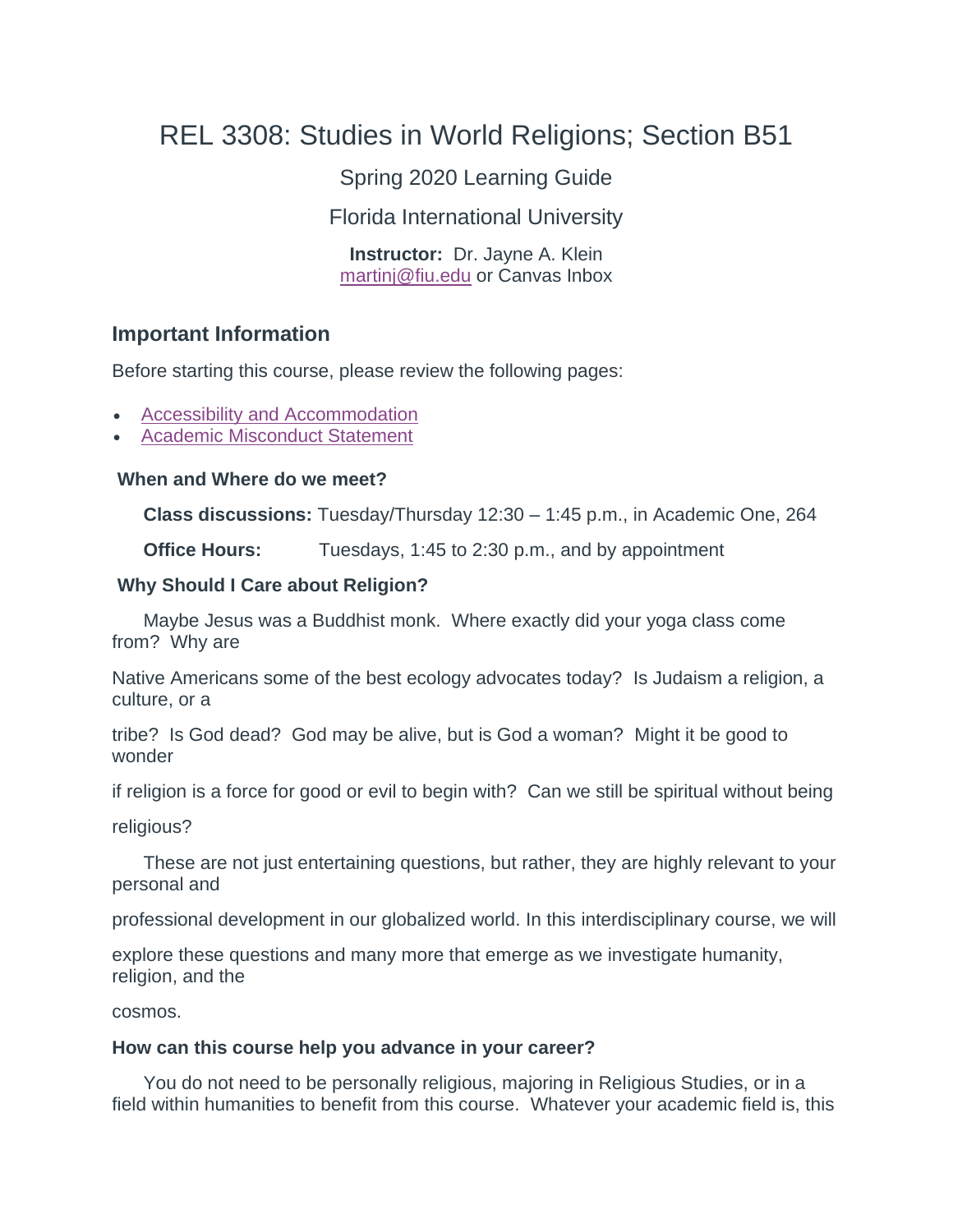course will train you to make important connections between your career and the world of the sacred and the profane. You will be able to explore the variety of religious expressions and frameworks that shape societies around the world, and the role religion plays in local and international affairs.

Religious literacy will greatly impact your ability to understand personal and social motivations behind financial decisions, political engagement, science and technological advancement, environmental and migration policies, family planning, diet and food production, gender relations, war and terrorist attacks, and more. Whether you notice or not, religion is a universal phenomenon that continues to transform and be transformed by our many diverse societies.

Our approach in this course is interdisciplinary, which means you will be critically reflecting from the points of view of many varied fields of study, such as philosophy, psychology, cultural studies, history, economics, gender studies, among others. This enhances your ability to think critically, communicate effectively, respond sensitively, collaborate with others and creatively resolve conflict.

#### **How will you succeed in this course?**

| <b>COURSE REQUIREMENTS</b>      |                 | <b>PERCENTAGE OF FINAL</b> |            |               |
|---------------------------------|-----------------|----------------------------|------------|---------------|
| <b>GRADE</b>                    | <b>DUE DATE</b> |                            |            |               |
| <b>Research</b>                 |                 |                            |            |               |
| <b>Paper</b>                    |                 | 20%                        |            |               |
| <b>Thursday, April 2</b>        |                 |                            |            |               |
| <b>Reflection</b>               |                 |                            |            |               |
| <b>Papers</b>                   |                 | 15%                        |            |               |
| Varied (see Syllabus)           |                 |                            |            |               |
| <b>Visit to Holocaust</b>       |                 |                            |            |               |
| <b>Museum</b>                   | 15%             |                            |            | <b>Thursd</b> |
| ay, March 26                    |                 |                            |            |               |
| <b>Quizzes</b>                  |                 | 10%                        |            | Varied        |
| (see Syllabus)                  |                 |                            |            |               |
|                                 |                 |                            |            |               |
| <b>Midterm Exam (Exam 1)</b>    |                 | <b>15%</b>                 |            | Tuesday,      |
| <b>March 10</b>                 |                 |                            |            |               |
| <b>Final Exam (Exam</b>         |                 |                            |            |               |
| 2)                              | 15%             |                            |            |               |
| <b>TBA</b>                      |                 |                            |            |               |
|                                 |                 |                            |            |               |
| <b>Attendance/Participation</b> |                 | <b>10%</b>                 |            |               |
|                                 |                 |                            |            |               |
| <b>TOTAL</b>                    |                 |                            | <b>100</b> |               |
| $\frac{1}{2}$                   |                 |                            |            |               |
|                                 |                 |                            |            |               |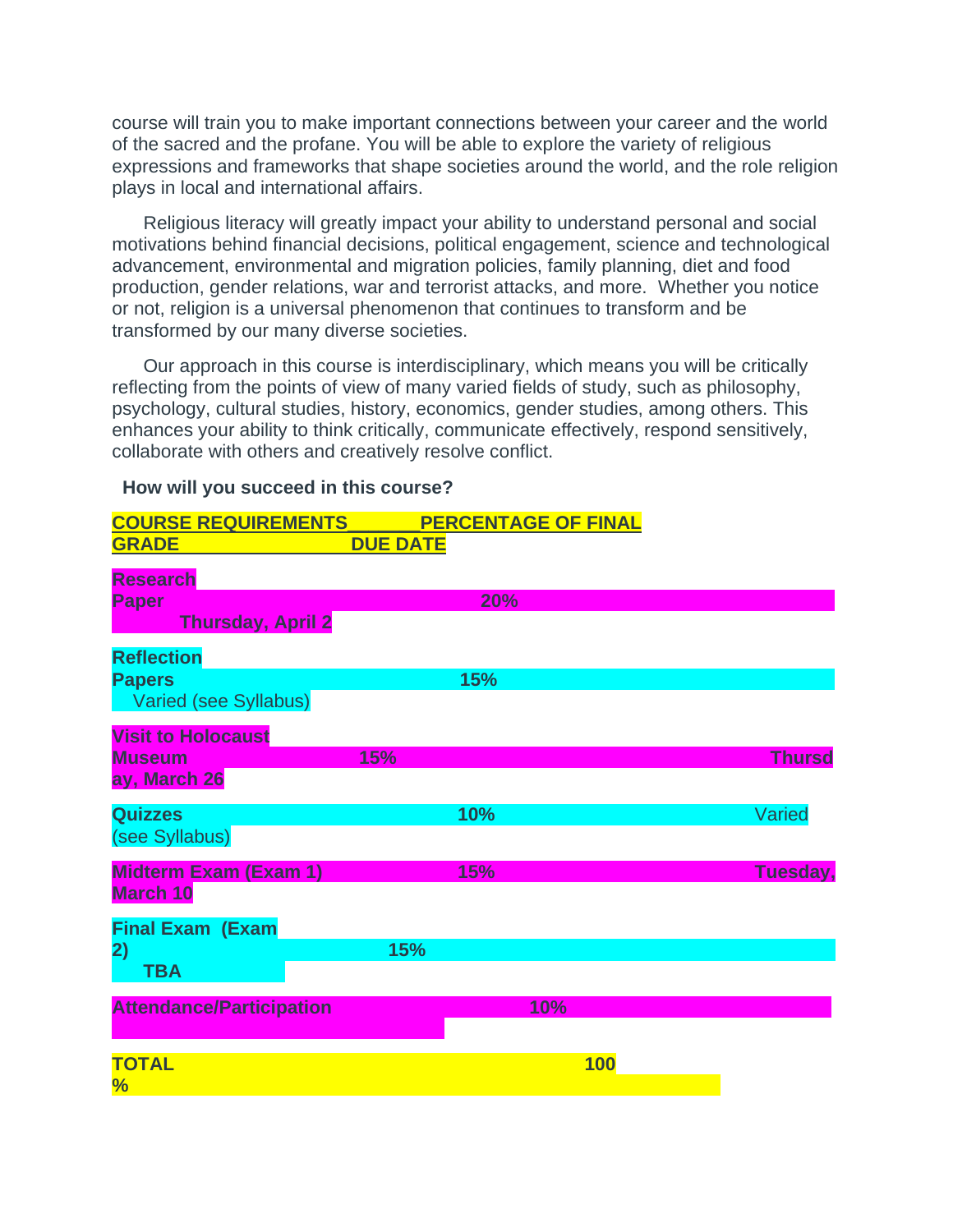## **Required Text:**

Anthology of World Religions: Sacred Texts and Contemporary Perspectives

ISBN-13: 978-0195332360

ISBN-10: 0195332369

*\* Other reading materials will be provided by the instructor.*

## **Goals**

- Analyze and interpret the universal dimensions of the sacred.
- Discover the relevance and practice of religion in everyday life.
- Recognize the academic impact of religion as an interdisciplinary field.
- Identify the role of religion as a transformational force for the self and society.
- Develop a critical and open-minded approach to religion that questions assumptions.
- Explore religion as a platform that can increase civic engagement and global awareness.

## **Objectives**

- 1. Understand the complexity of the definitions of religion and secularization.
- 2. Recognize the strength of utilizing different approaches, theories, and methodologies to better understand the universal forms of religious experience and expression, such as sacred symbols, rituals, myths, scriptures, ethics, and communities.
- 3. Identify religious themes and patterns that shape our everyday life.
- 4. Analyze a wide range of religious beliefs and practices as an avenue for better understanding religion in our individual, cultural, economic, and political contexts.
- 5. Critically engage the issue of religious diversity and dialogue in national and international context.
- 6. Reflect upon and enhance student's potential for moral agency and compassion.

## **Gordon Rule Requirement**

As this is a Gordon Rule course, students will be required to write two Research papers and three Reflection papers. All source material must be cited correctly using MLA or APA style. Long quotes should be avoided. Please be aware that papers with an originality score of over 35% similarity will be subject to additional scrutiny and may incur additional penalties, up to and including receiving an F (0 points). The reflection papers will be composed of 500-700 words each.

## **Global Learning Objectives**

As a Global Learning course, students will meet the following objectives through text readings, assignments, and class discussions: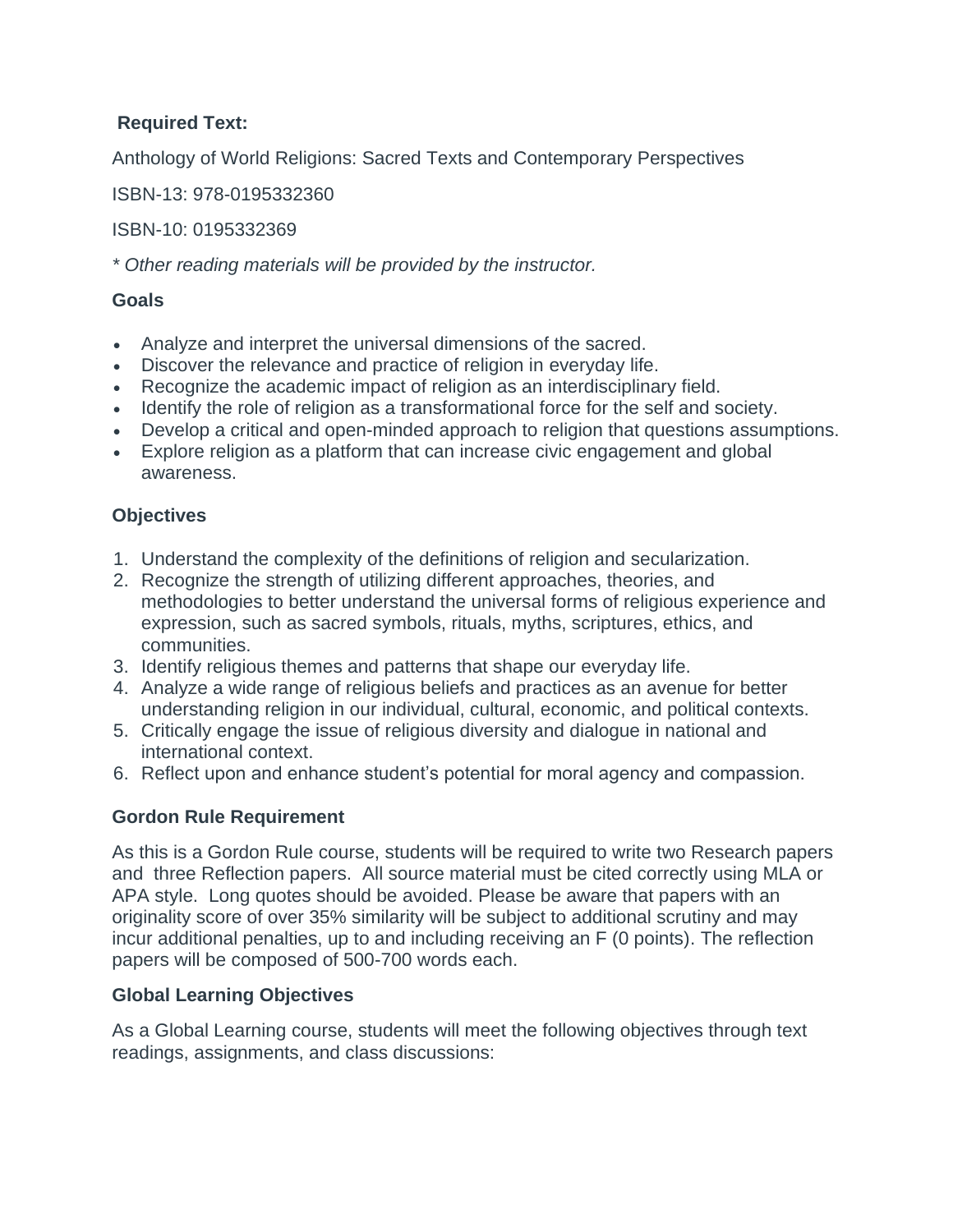- 1. Students will be able to analyze topics in the field of religious studies from multiple perspectives.
- 2. Students will be able to assess how global issues and trends are interrelated with the development and practice of religions
- 3. Students will be able to demonstrate willingness to think creatively about religious issues in the contemporary world.

# **Plagiarism**

Do you know what plagiarism is? Avoid the pitfalls of plagiarism by asking me, a representative from the writing center or our library to explain. Many students end up plagiarizing material because they do not know what it entails. In short, plagiarism, or attempting to pass off another's work as your own, falls into three different categories:

- 1. A written work that is entirely stolen from another source;
- 2. Using quotations from another source without properly citing them; and
- 3. Paraphrasing from another source without proper citations.

Students are expected to understand the definition of plagiarism. See the University Code of Academic Integrity at

http://www.fiu.edu/~oabp/misconductweb/2codeofacainteg.htm if you need further clarification. Offenders will receive a grade of F (0 points) for the plagiarized assignment, and possibly for the course. Please be aware: Previously submitted papers are not allowed, even if it is your own work and even if you are retaking this class. You may not "reuse" papers.

# **GRADING SCALE**

This course fulfills the **Gordon Rule requirement. This means that a "C" or better must be earned** to receive credit for this course.



**\*NOTE: The professor reserves the right to modify the course syllabus at any time. Students will receive verbal and/or written notification of any modifications, should they be made.**

\_\_\_\_\_\_\_\_\_\_\_\_\_\_\_\_\_\_\_\_\_\_\_\_\_\_\_\_\_\_\_\_\_\_\_\_\_\_\_\_\_\_\_\_\_\_\_\_\_\_\_\_\_\_\_\_\_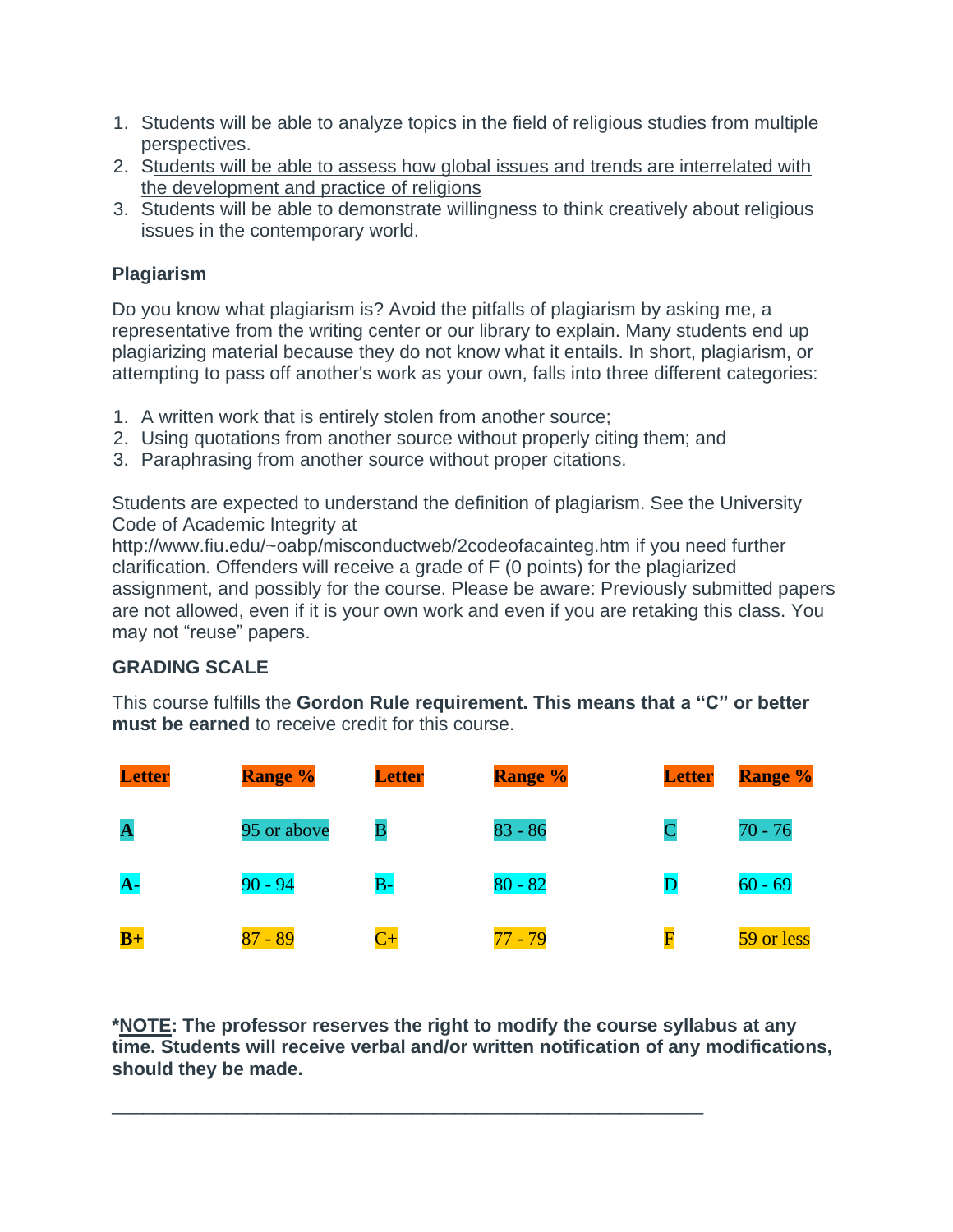## *Class and Reading/Assignment Schedule*

#### **Week beginning Tuesday, January 7 (Week #1)**

Introduction to the course: course overview; review of course syllabus; defining religion and theories on the origin of religion.

For Thursday, 1/9, read the list of definitions/assessments of the term "religion" (see Canvas Announcements) and choose two or three to discuss in class. Your discussion should include an explanation of WHY you find them of interest and how they are closest to – or furthest from – what you perceive to be a satisfactory definition.

*Assignment – Reflection #1: Watch the film, Zeitgeist,* part one, "On Religion" (the first 41 minutes of film) – the link for it is:

<https://www.youtube.com/watch?v=GNXTEMnpmb8> (Links to an external site.)



Write a 1-2 page reflection paper answering the following questions: (1) Which of the theories on the origin of religion does the film express most clearly? (2) How did watching the film make you **feel**? What is the film's main theme? Do you agree or disagree with its point of view? Why?

**Due date:** Tuesday, January 14.

*Reading Assignment: Anthology of World Religions,* Chapters 1 & 2; Power Points on Papal Bulls and the Transatlantic Slave Trade

\_\_\_\_\_\_\_\_\_\_\_\_\_\_\_\_\_\_\_\_\_\_\_\_\_\_\_\_\_\_\_\_\_\_\_\_\_\_\_\_\_\_\_\_\_\_\_\_\_\_\_\_\_\_\_\_\_\_\_\_\_\_\_\_\_\_\_\_\_\_

\_\_\_\_\_\_\_\_\_\_\_\_\_\_\_\_\_\_\_\_\_\_\_\_\_\_\_\_\_\_\_\_\_\_\_\_\_\_\_\_\_\_\_\_\_\_\_\_\_\_\_\_\_\_\_\_\_\_\_\_\_\_\_\_\_\_\_\_\_\_

\_\_\_\_\_\_\_\_\_\_\_\_\_\_\_\_\_\_\_\_\_\_\_\_\_\_\_\_\_\_\_\_\_\_\_\_\_\_\_\_\_\_\_\_\_\_\_\_\_\_\_\_\_\_\_\_\_\_\_\_\_\_\_\_\_\_\_\_\_\_

#### **Week beginning Tuesday, January 14 (Week #2)**

African Spirituality

The Transatlantic Slave Trade and the Middle Passage – lecture and discussion

*Reading Assignment: Anthology of World Religions,* Chapter 3 (Hinduism)

**Week beginning Tuesday, January 21 (Week #3)**

*Thursday, January 23 - Quiz #1*

Hinduism -- lecture and discussion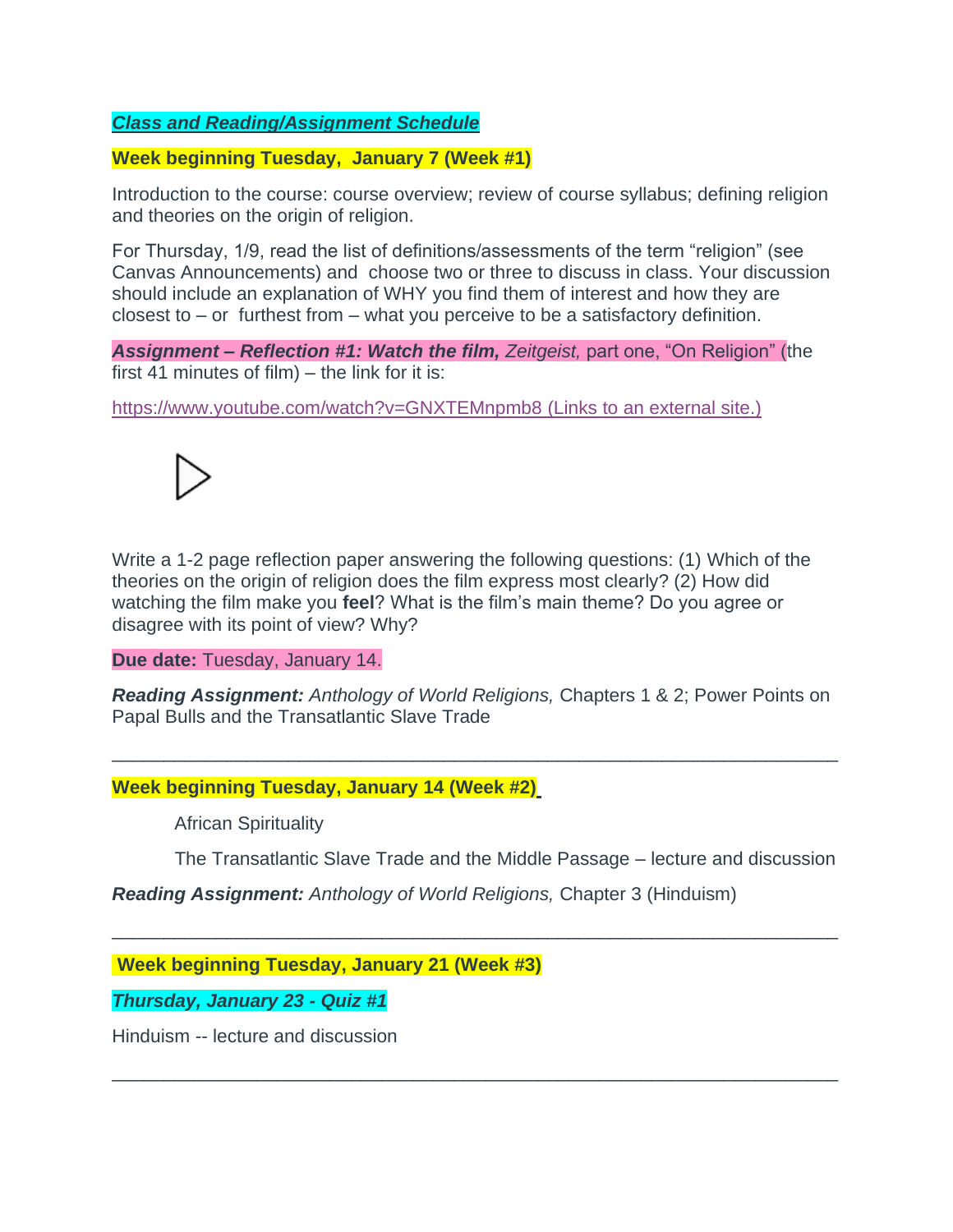## **Week beginning Tuesday, January 28 (Week #4)**

Hinduism

*Assignment – Reflection #2* – *Film: Mystic India* – due date Tuesday, February 4 – see Canvas Announcements for details

\_\_\_\_\_\_\_\_\_\_\_\_\_\_\_\_\_\_\_\_\_\_\_\_\_\_\_\_\_\_\_\_\_\_\_\_\_\_\_\_\_\_\_\_\_\_\_\_\_\_\_\_\_\_\_\_\_\_\_\_\_\_\_\_\_\_\_\_\_\_

\_\_\_\_\_\_\_\_\_\_\_\_\_\_\_\_\_\_\_\_\_\_\_\_\_\_\_\_\_\_\_\_\_\_\_\_\_\_\_\_\_\_\_\_\_\_\_\_\_\_\_\_\_\_\_\_\_\_\_\_\_\_\_\_\_\_\_\_\_\_

\_\_\_\_\_\_\_\_\_\_\_\_\_\_\_\_\_\_\_\_\_\_\_\_\_\_\_\_\_\_\_\_\_\_\_\_\_\_\_\_\_\_\_\_\_\_\_\_\_\_\_\_\_\_\_\_\_\_\_\_\_\_\_\_\_\_\_\_\_\_

<https://www.youtube.com/watch?v=hmuIyUDJL5E> (Links to an external site.)



**Week beginning Tuesday, February 4 (Week #5)**

Hinduism – continued

Jainism – Lecture and Discussion

*Reading Assignment*: *Anthology,* Chapter 5 (Buddhism)

**Week beginning Tuesday, February 11 (Week #6)**

*Thursday, February 13 – Quiz #2* (Hinduism)

Introduction to Buddhism and the Life of the Buddha

**Film**: Excerpts from film "*Little Buddha"*

**Week beginning Tuesday, February 18 (Week #7)**

Buddhism (continued)

**Film (shown in class):** *Compassion in Exile: The Story of the 14th Dalai Lama*

*\_\_\_\_\_\_\_\_\_\_\_\_\_\_\_\_\_\_\_\_\_\_\_\_\_\_\_\_\_\_\_\_\_\_\_\_\_\_\_\_\_\_\_\_\_\_\_\_\_\_\_\_\_\_\_\_\_\_\_\_\_\_\_\_\_\_\_\_\_\_*

*\_\_\_\_\_\_\_\_\_\_\_\_\_\_\_\_\_\_\_\_\_\_\_\_\_\_\_\_\_\_\_\_\_\_\_\_\_\_\_\_\_\_\_\_\_\_\_\_\_\_\_\_\_\_\_\_\_\_\_\_\_\_\_\_\_\_\_\_\_\_*

 *Thursday, February 20 – Quiz #3 (Buddhism)* 

*Reading Assignment: Anthology,* Chapter 11 (Judaism)

*Week of February 24-29 (Week #8) -- Spring Break -- NO CLASSES!*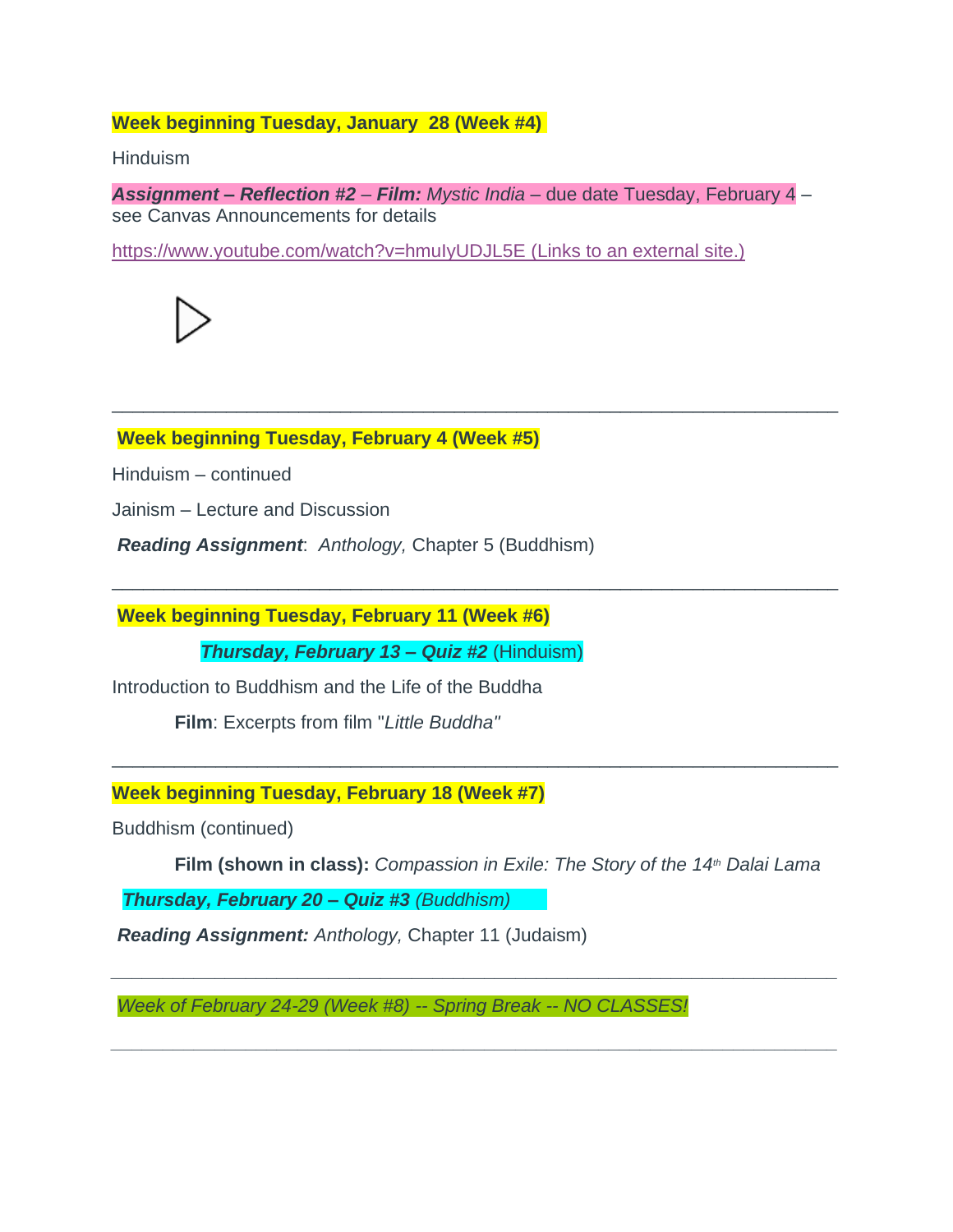**Week beginning Tuesday, March 3 (Week #9)**

Introduction to Judaism -- lecture and discussion

*Film (shown in class): A History of God, Pt. 1*

**Week beginning Tuesday, March 10 (Week #10)**

*Tuesday, March 10 – Midterm Exam*

**Judaism (continued)**

*Reflection #3 – Film*: *The Mystery of the Jews* – due date Tuesday, March 17 – see Canvas Announcements for details

\_\_\_\_\_\_\_\_\_\_\_\_\_\_\_\_\_\_\_\_\_\_\_\_\_\_\_\_\_\_\_\_\_\_\_\_\_\_\_\_\_\_\_\_\_\_\_\_\_\_\_\_\_\_\_\_\_\_\_\_\_\_\_\_\_\_\_\_\_\_

\_\_\_\_\_\_\_\_\_\_\_\_\_\_\_\_\_\_\_\_\_\_\_\_\_\_\_\_\_\_\_\_\_\_\_\_\_\_\_\_\_\_\_\_\_\_\_\_\_\_\_\_\_\_\_\_\_\_\_\_\_\_\_\_\_\_\_\_\_\_

*\_\_\_\_\_\_\_\_\_\_\_\_\_\_\_\_\_\_\_\_\_\_\_\_\_\_\_\_\_\_\_\_\_\_\_\_\_\_\_\_\_\_\_\_\_\_\_\_\_\_\_\_\_\_\_\_\_\_\_\_\_\_\_\_\_\_\_\_\_\_*

\_\_\_\_\_\_\_\_\_\_\_\_\_\_\_\_\_\_\_\_\_\_\_\_\_\_\_\_\_\_\_\_\_\_\_\_\_\_\_\_\_\_\_\_\_\_\_\_\_\_\_\_\_\_\_\_\_\_\_\_\_\_\_\_\_\_\_\_\_\_

\_\_\_\_\_\_\_\_\_\_\_\_\_\_\_\_\_\_\_\_\_\_\_\_\_\_\_\_\_\_\_\_\_\_\_\_\_\_\_\_\_\_\_\_\_\_\_\_\_\_\_\_\_\_\_\_\_\_\_\_\_



*Reading Assignment*: *Anthology,* Chapter 13 (Islam)

**Week beginning Tuesday, March 17 (Week #11)**

*Tuesday, March 17* **–** *Quiz #4* **(Judaism)**

Islam: Introduction to Islam and the Life of Muhammad

**Film (shown in class)**: *A History of God, Part 3*

**Week beginning Tuesday, March 24 (Week #12)**

Islam (Continued)

Paper on Holocaust Memorial due on Thursday, March 26

**Week beginning Tuesday, March 31 (Week #13)**

Islam

*Reading Assignment*: *Anthology*, Chapter 12 (Christianity)

**Research Paper is due on Thursday, April 2**